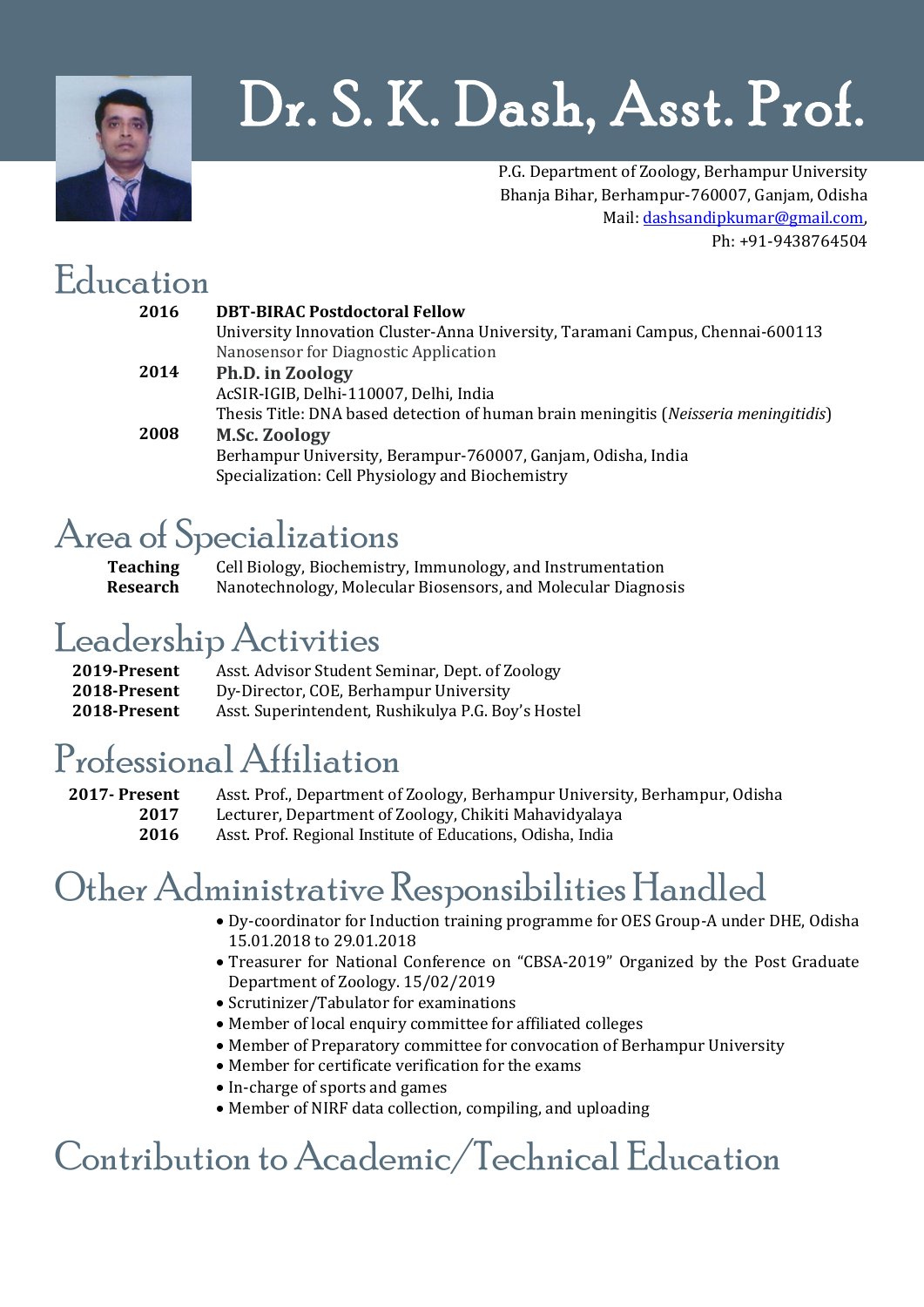- Resource person for career Counseling classes organized by Berhampur University, Berhampur
- Part-time Academic Counselor for skill based modular programme classes in Disaster Management conducted by Odisha State open University, Sambalpur
- Jury for paper/model presentation

# Editor/Reviewer of

- Talanta (Elsevier)
- Journal of Physics and Chemistry of Solids (Elsevier)
- Acta Scientific Microbiology
- Indian Journal of Microbiology (Springer)
- IP Journal of Diagnostic Pathology and Oncology

### Membership of Academic Bodies

#### **Life member**

- International Society of Zoological Sciences (ISZS)
- International Society of Nanoscience and Nanotechnology (ISNN)
- Indian Science Congress Associations (ISCA)
- Association of Microbiologists of India (AMI)
- Society of Biological Chemists (SBC)
- Odisha Bigyan Academy (OBA)

#### **Member of**

• International Association of Advanced Materials (IAAM)

# Conferences/Workshops/Short-term Courses

- Dash SK, Khare S, Sharma M, Kumar A Detection of human bacterial meningitis by specific genetic marker *Omp85* SBC, IISc (Bangalore)13/12/2010
- Dash SK, Khare S, Sharma M, Kumar A *rmpM* gene as a genetic marker for detection of human bacterial meningitis. ISCA, Sriram College (Chennai)03/01/2011
- Dash SK, Khare S, Sharma M, Kumar AQuick diagnosis of bacterial meningitis in 30 min. AMI, Punjab University (Chandigarh)02/11/2011
- Dash SK, Singh S, Khare S, Sharma M, Kumar A DNA nanosensor for human brain bacterial meningitis. ICNANO, Delhi University (Delhi). 18/12/2011
- Dash SK, Sharma M, Khare S, Kumar A Fabrication of multi-walled carbon nanotubes on carbon electrode to develop DNA nanosensor for bacterial meningitis. ISCA, KIIT (Bhubaneswar)03/01/2012
- Dash SK, Sharma M, Khare S, Kumar A Ultrasensitive DNA nanosensor and microarray for detection of human brain meningitis. AMI, KIIT (Bhubaneswar) 22/11/2012
- Dash SK, Lal P, Araya S, Sharma M, Khare S, Kumar A An amperometric genosensor for detection of bacterial meningitis cause by *N. meningitides.* IJWBME, DTU (Delhi) 13/12/2013
- Dash SK Research Methodology. Faculty Development Workshop, SIT Group of Institutions (M.P.) 02-20 Dec 2015
- Dash SK Diagnosis of dreadful diseases: A nano approach, Nanotechnolgy of biology for society, RN. Degree College, 26/11/2018
- Padhee M, Panda B, Dash SK Biosynthesised manganese oxide nanoparticles a potential drug deliverer. IC-CBSDD, Berhampur University, 08/03/2019.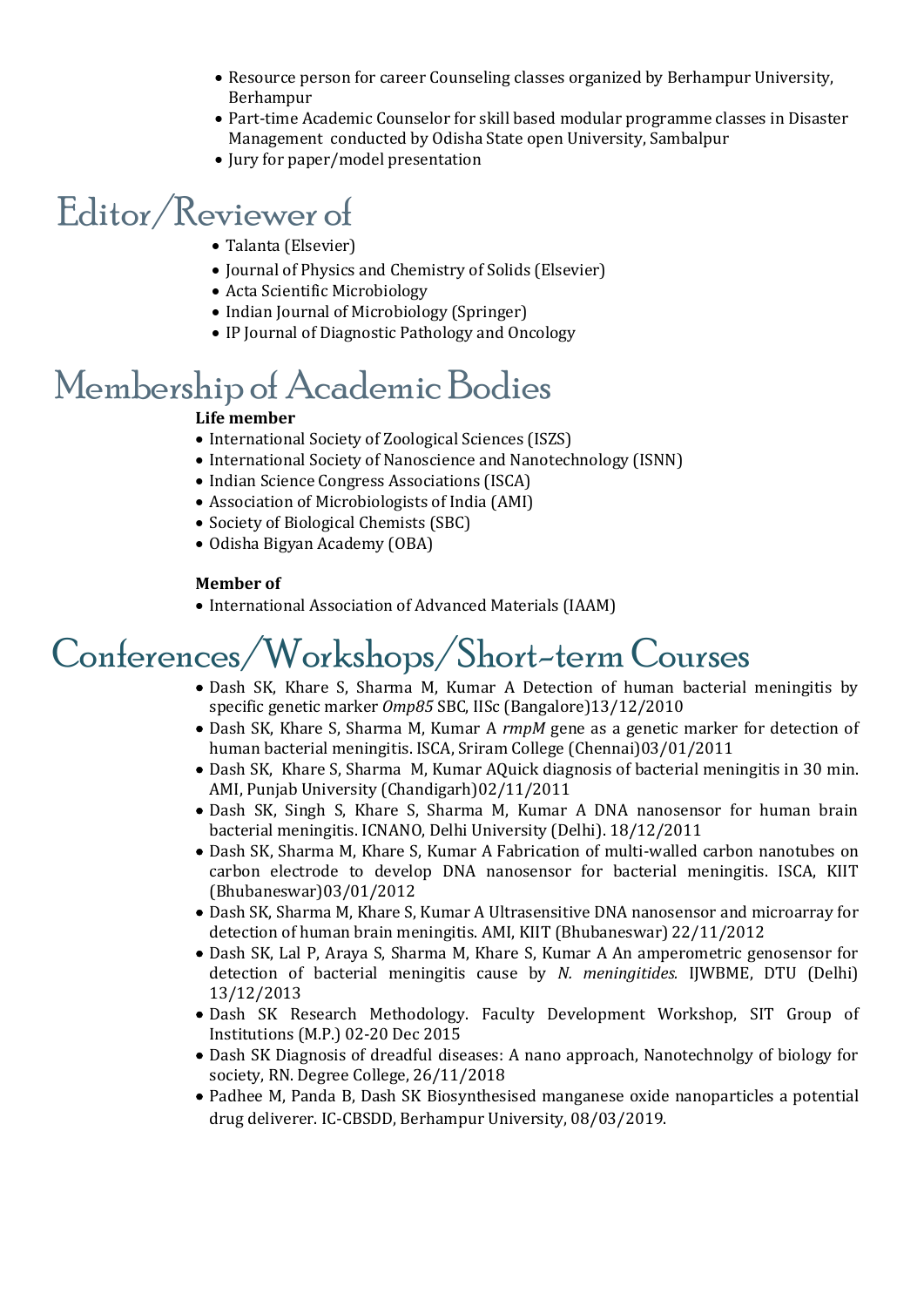- Lenka A, Dash SK Microarray A substitute for traditional diagnostic tools. National Conference on Recent Advances in Plant Science, Biotechnology and Bioinformatics, Berhampur University, 17/02/2020.
- Tripathy M, Dash SK Brain computer interface technology, ACBS Berhampur University, 12/02/2020
- Participated in Orientation Program organized by UGC-HRDC, Utkal University, Bhubaneswar from 12/02/2020 to 03/03/2020.

# Publications (Articles/Edited Volume)

- Sharma M, Dash SK, Meenu, Kumar A, Application of carbon nanotubes for development of genosensor. Proceedings of National Seminar on Internet: Applications in Research 2011. ISBN No. 978-81-920945-1-9
- Patnaik S, Dash SK, Sethi D, Kumar A, Gupta KC, Kumar P, Engineered polymersupported synthesis of 3'-carboxyalkyl-modified oligonucleotides and their applications in the construction of biochips for diagnosis of the diseases. Bioconjugate Chem 2012, 23(3):664-670. ISSN No. 1520-48 dx.doi.org/10.1021/bc200610u
- Sharma M, Yaday S, Dash SK, Kumar A, Nanotechnology in enzyme sensors: A review. Proceedings of National Seminar on Challenges in Combating Diseases: Cause to Cure, 2012. ISBN No. 978-81-920945-2-6
- Dash SK, Sharma M, Khare S, Kumar A, *rmpM* gene as a genetic marker for human bacterial meningitis. CellMolBiol 2012, 58:26-30.ISSN No. 1165-158 doi: 10.1170/T917
- Kumar A, Dash SK, Sharma DP, Suman, DNA based biosensors for detection of pathogens. In Molecular Approaches for Plant Fungal Disease Management. Singh HP, Chowdappa P, Chakroborty BN, Podie AR, Eds. Westville Publishers, Delhi, 2012, pp 31-35. ISBN No. 978-81-85873-84-8
- Dash SK, Khare S, Sharma M, Kumar A GenBank NCBI, 2010HQ712170
- Dash SK, Khare S, Sharma M, Kumar A GenBank NCBI, 2010HQ712171
- Dash SK, Sharma M, Kumar A, Diagnostic techniques and treatment of meningitis. In Meningitis: Causes, Diagnosis and Treatment. Houllis G, Karachalios M, Eds. Nova Science Publishers Inc, New York, 2012, pp 203-223. ISBN No. 978-1-62100- 833-0
- Dash SK, Sharma M, Khare S, Kumar A, Quick diagnosis of human brain meningitis using *Omp85* gene ampilicon as a genetic marker. Ind J Microbiol2013, 53(2):238- 240.ISSN No. 0973-77. doi: 10.1007/s12088-013-0371-6
- Dash SK, Sharma M, Khare S, Kumar A, *Omp85* genosensor for detection of human brain bacterial meningitis. Biotechnol Lett 2013, 35:929-935.ISSN No. 1573-67. doi:10.1007/s10529-013-1161-2
- Dash SK, Sharma M, Khare S, Kumar A, *rmpM* genosensor for detection of human brain bacterial meningitis in cerebrospinal fluid. Appl Biochem Biotechnol 2013, 171:198-208.ISSN No. 1559-02. doi: 10.1007/s12010-013-0339-3
- Dash SK, Sharma M, Khare S, Kumar A, Carbon-Mercaptooctadecane/cccarboxylated multi-walledcarbon nanotubes composite based genosensor for detection of bacterial meningitis. Ind J Microbiol 2013,doi: 10.1007/s12088-013-0435-7.ISSN No. 0973-77. doi:10.1007/s12088-013-0435-7
- Dash SK, Sharma M, Khare S, Kumar A, A carbon composite biomaterial based electrochemical DNA nanoensor for human brain meningitis. 2014, 18(10):2647- 2659.ISSN No. 1433-07 doi: 10.1007/s10008-014-2525-9